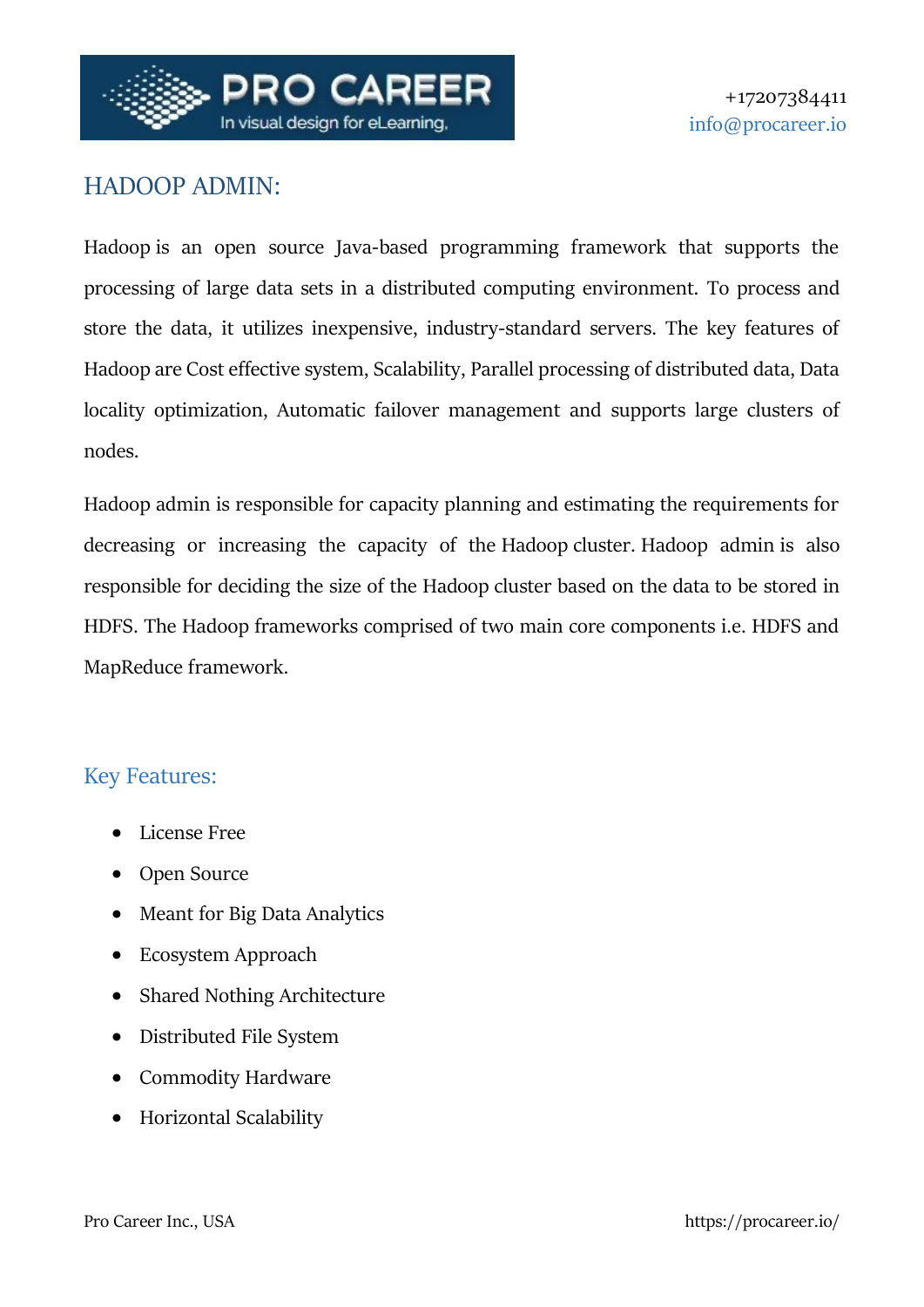

- Distributors
- Cloudera
- Horton works

## Course Content:

## Hadoop Architecture:

#### Introduction to

- Parallel Computer vs. Distributed Computing
- How to install Hadoop on your system
- How to install Hadoop cluster on multiple
- Hadoop Daemons introduction: NameNode, DataNode, JobTracker, TaskTracker
- Exploring HDFS (Hadoop Distributed File System) Exploring the HDFS Apache Web UI
- NameNode architecture (EditLog, FsImage, location of replicas) Secondary NameNode architecture
- DataNode architecture

## MapReduce Architecture:

Exploring JobTracker/TaskTracker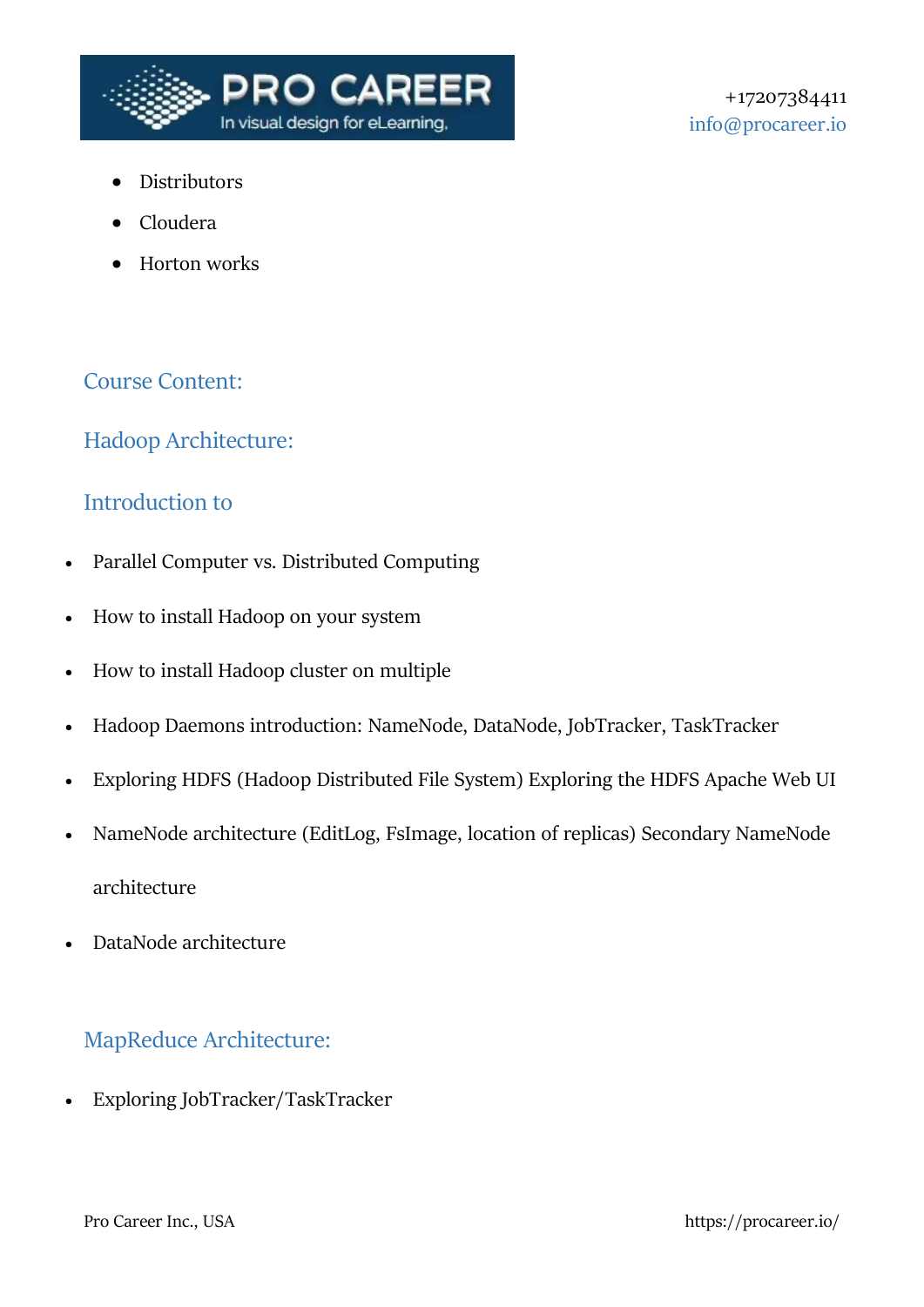

- How a client submits a Map-Reduce job
- Exploring Mapper/Reducer/Combiner
- Shuffle: Sort & Partition
- Input/output formats
- Job Scheduling (FIFO, Fair Scheduler, Capacity Scheduler) Exploring the Apache

MapReduce Web UI

# Hadoop Developer Tasks:

- Writing a map-reduce programme
- Reading and writing data using
- Java Hadoop Eclipse integration
- Mapper in details
- Reducer in details
- Using Combiners
- Reducing Intermediate Data with Combiners
- Writing Partitioners for Better Load
- Balancing Sorting in HDFS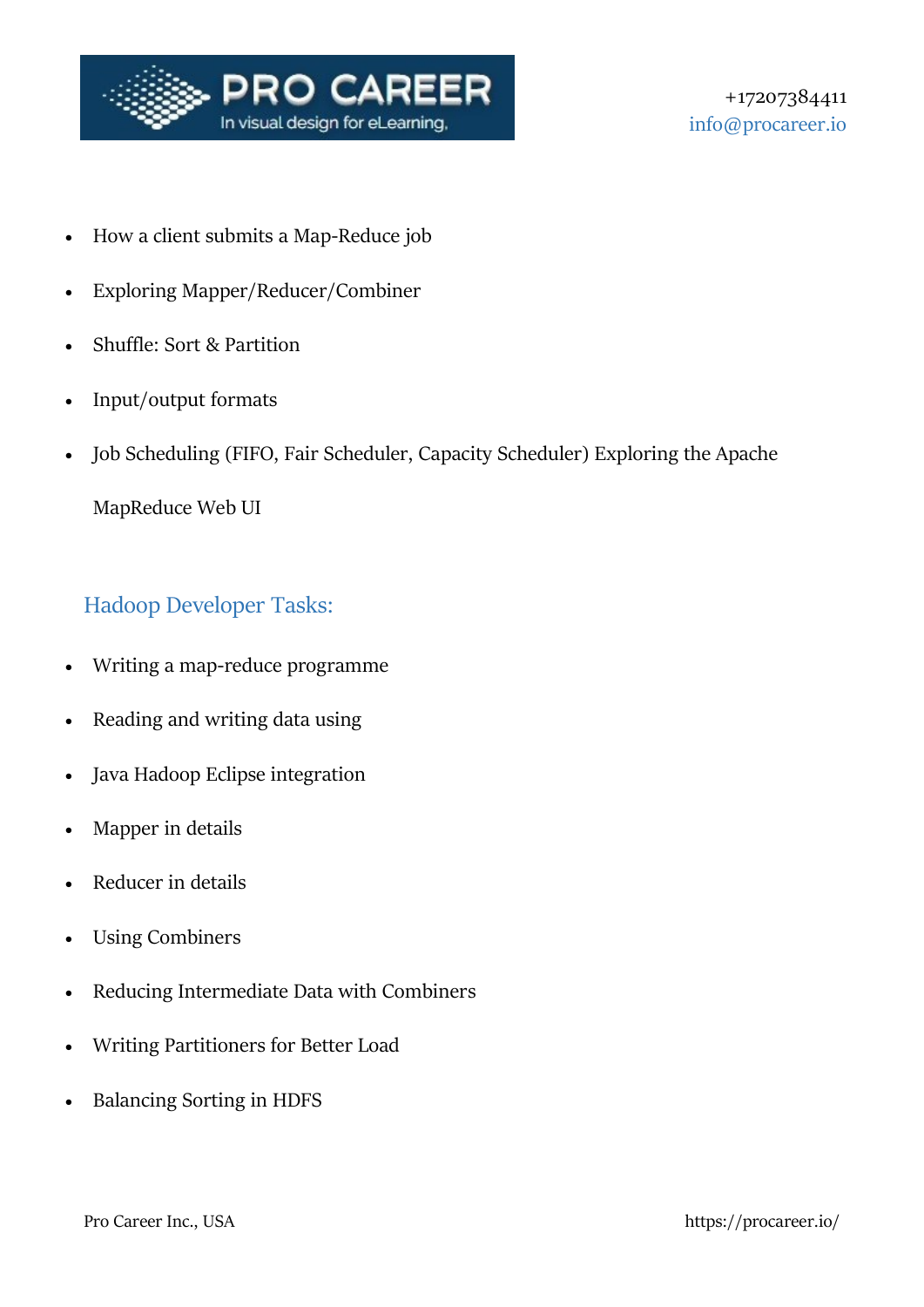

- Searching in HDFS
- Indexing in HDFS
- Hands-On Exercise

## Hadoop Administrative Tasks:

- Routine Administrative Procedures
- Understanding dfsadmin and mradmin Block Scanner, Balancer
- Health Check & Safe mode
- DataNode commissioning/decommissioning
- Monitoring and Debugging on a production
- cluster NameNode Backup and Recovery
- ACL (Access control list) Upgrading Hadoop

#### HBase Architecture:

- Introduction to HBase
- HBase vs. RDBMS
- Exploring HBase Master & region server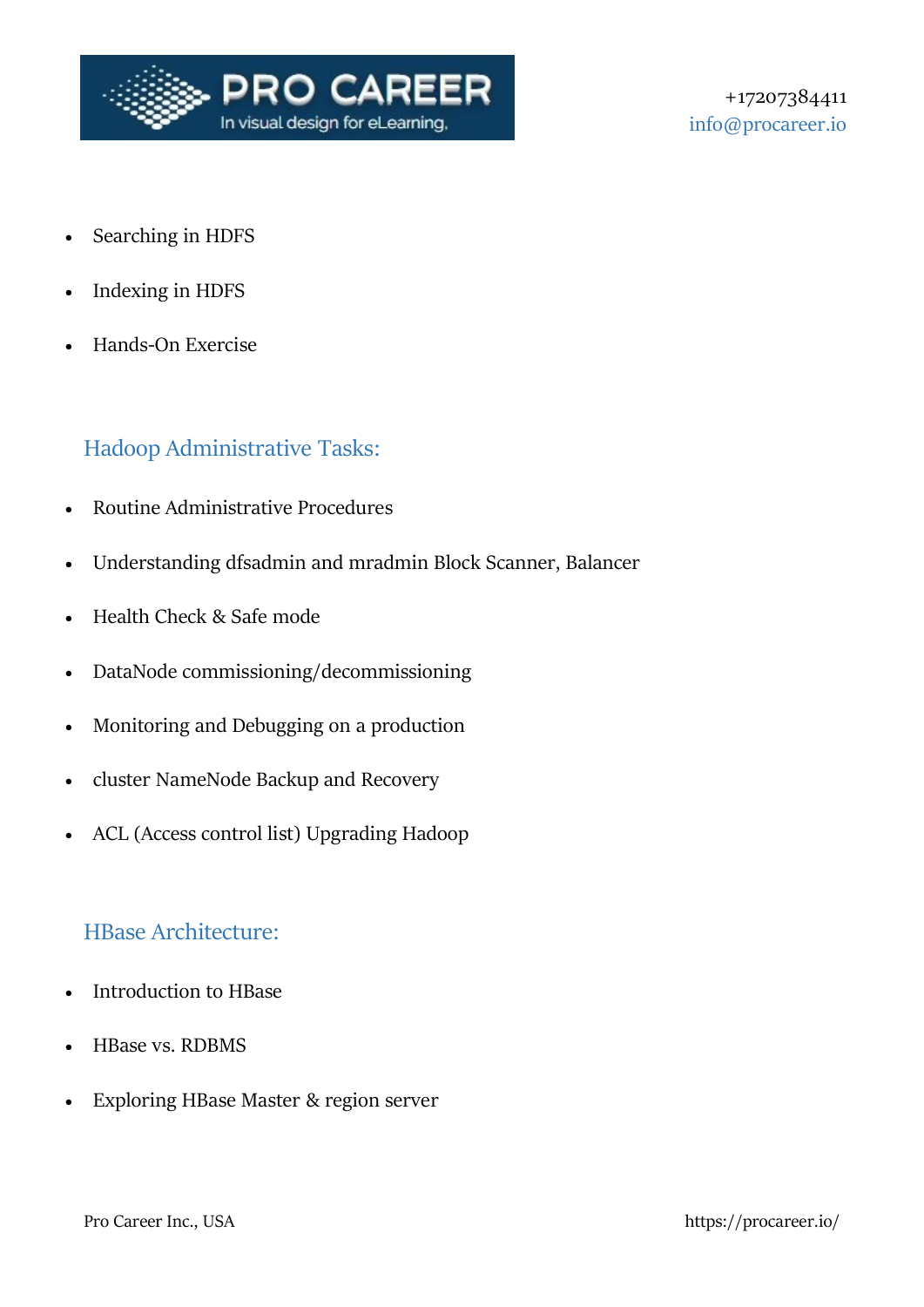

- Column Families and Regions
- Basic HBase shell commands.

# Hive Architecture:

- Introduction to Hive
- HBase vs Hive
- Installation of Hive
- HQL (Hive query language)
- Basic Hive commands

# Pig Architecture:

- Introduction to Pig
- Installation of Pig on your system
- Basic Pig commands
- Hands-On Exercise

# Sqoop Architecture:

• Introduction to Sqoop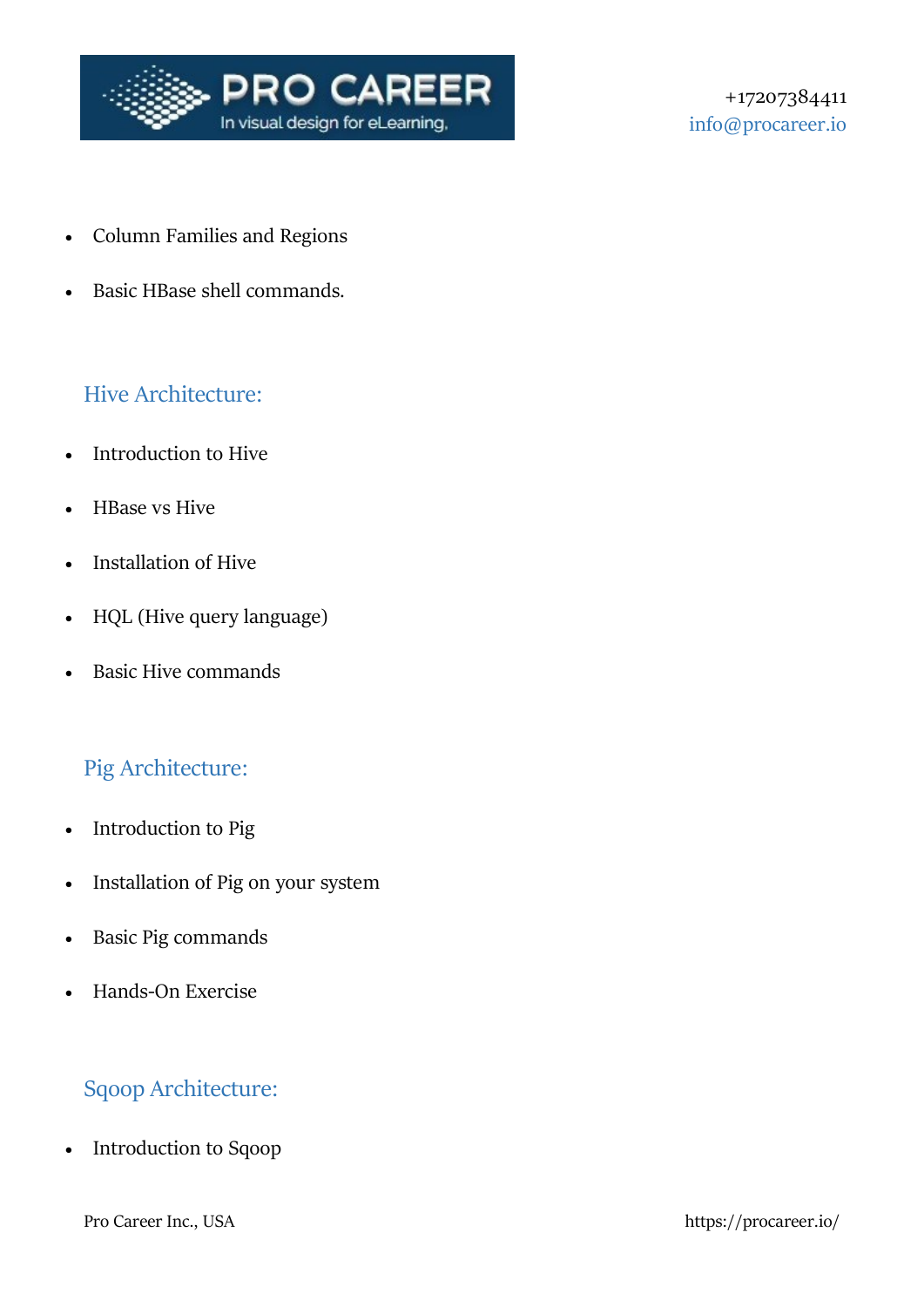

- Installation of Sqoop on your system
- Import/Export data from RDBMS to HDFS
- Import/Export data from RDBMS to HBase
- Import/Export data from RDBMS to Hive
- Hands-On Exercise

# Mini Project / POC (Proof of Concept):

- Facebook-Hive POC
- Usages of Hadoop/Hive @ Facebook
- Static & dynamic partitioning
- UDF ( User defined functions )

## Our learning methods include:

- Comprehensive course selection of Instructor-Led Training
- Logistical convenience and interactive classroom experience of Online Training
- Flexible pacing and instructor-guided support of Mentored Learning
- Self-paced convenience of Online ANYTIME